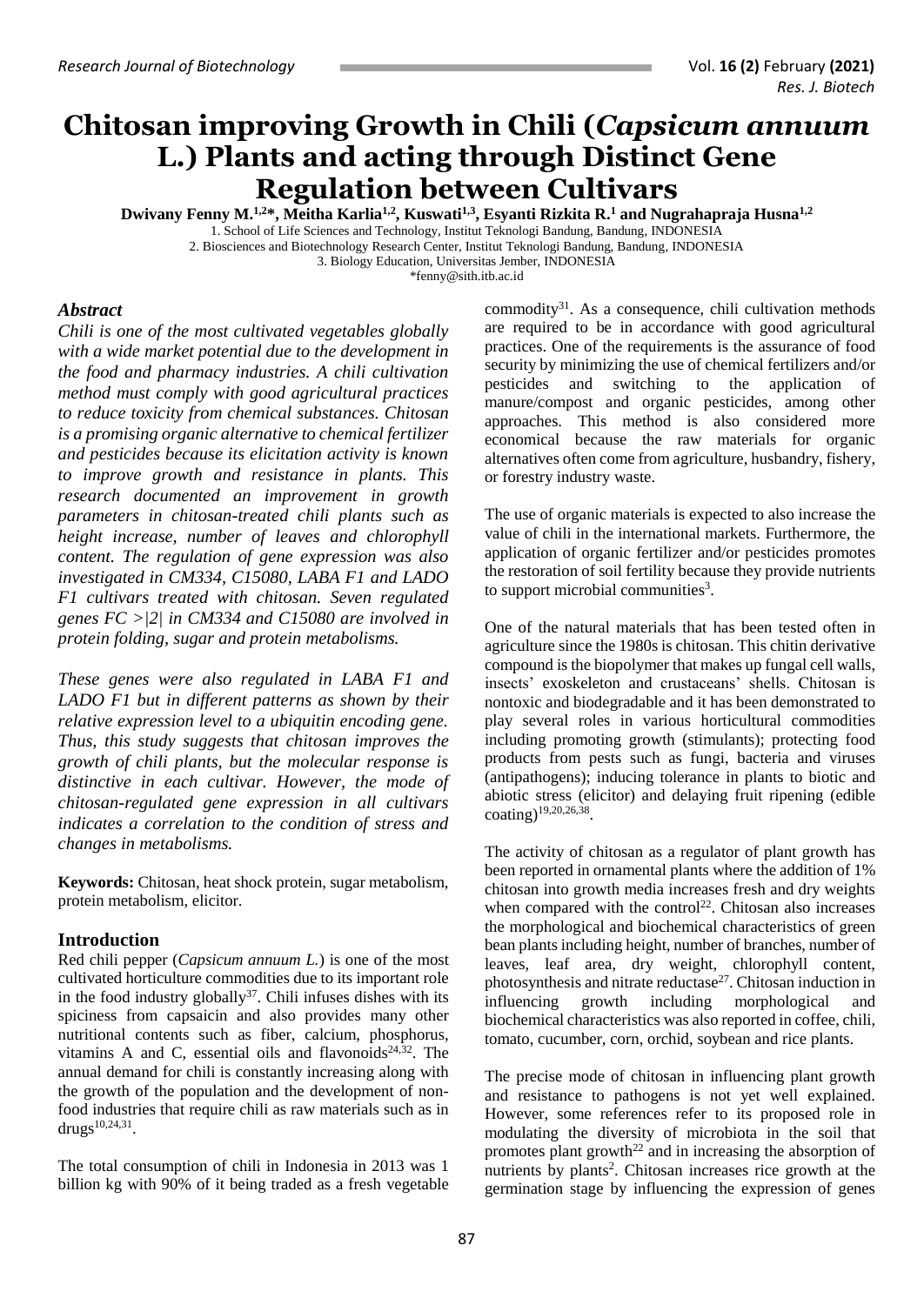related to photosynthesis, carbon metabolism, developmental processes and other genes related to signal transduction in cells<sup>5</sup>.

Therefore, this study investigated gene regulation related to stress and metabolism and performed morphophysiological observations on chitosan-treated chili plants. The results are expected to be an additional reference for the application of chitosan as a growth stimulator in chili plants.

## **Material and Methods**

**Plant, Chitosan and Foliar Treatment**: Selected cultivars LABA F1 and LADO F1 were provided by PT East West Seed, Indonesia. Seeds were germinated in moistened cotton paper at room temperature for six days. Germinated seeds  $(\pm 6$  days) were then transplanted into growth medium containing a mixture of soil, husk and cocopeat (ratio = 1:1:1) in a polybag  $(d = 10 \text{ cm})$ . Plants were watered once a day and fertilizer (GrowMore™) was applied ever three days when the plants were 14 to 35 days old. Experiments were conducted in a screen house with a temperature range of 29 °C to 30 °C, relative air humidity of 50% to 70% and 12/12 photoperiod.

Chitosan stock solution 1% (w/v) was prepared by dissolving chitosan powder (food grade, 85% to 89% deacetylation degree, PT Biotech Surindo, Cirebon, Indonesia) in 0.7% (v/v) acetate acid. The stock was made by stirring overnight at  $\pm 500$  rpm speed and gradual pH adjustment (3M NaOH) to pH 6.4. The stock was then diluted into a concentration of 1000 µg mL<sup>-1</sup> by adding distilled water. The chitosan solution was applied to the leaves by using foliar spraying techniques weekly from day 14 to 35 days after germination. Control plants were grown at the same time and sprayed with distilled water.

**Growth parameters:** During the four weeks of treatment, growth parameters such as the plant height increase, leaf number and chlorophyll content were measured. Plant height was measured from the stem that emerged from the soil up to the highest tip of the shoot by using a ruler (cm). Leaf number was determined by hand-counting and chlorophyll content was measured by using a SPAD-502 Plus Chlorophyll Meter (Konica Minolta, USA). The measurement data of growth parameters were then analyzed statistically using independent t-test methods with IBM SPSS Statistics 23.0<sup>©11</sup>. Significance and mean differences between treatment and control group were adjusted with a *P*value  $< 0.05$ .

**RNA-seq data analysis, gene ontology and primer design:** The transcripts of chitosan-treated chili plants from resistant (CM334) and susceptible (C15080) cultivars were first sequenced. The available data were then analyzed to obtain unique genes related to chitosan treatment. The quality of the raw data sequence reads was checked using FastQC version 0.11.5<sup>29</sup>. Clean reads that were sequenced were then aligned against genome reference pepper v.1.55<sup>14</sup>.

Sequential process including transcript assembly and gene quantification, were conducted by using a protocol from Trapnell et al.<sup>33</sup>

On the basis of the gene quantification data, the transcripts were then clustered by the expression gene value with a cutoff  $FC > |2|$ ) between the chitosan and the control groups. Several overlapping genes between the two cultivars that clustered into induced and repressed genes related to chitosan treatment were chosen and relative expression to a ubiquitin gene (*CaUBI3*) was quantified in moderately resistant LABA F1 and LADO F1 cultivars. The differentially expressed genes (DEGs) were then visualized in Venn diagram<sup>34</sup>.

The selected genes were then categorized based on gene ontology analysis and primers were designed for the selected genes by using the primer3 online program<sup>1</sup>. The quality and specificity of these primers were checked by using Clone Manager 9 demo program<sup>30</sup> and Primer-BLAST NCBI online program<sup>21</sup> respectively. The sequence of each primer is presented in table 1.

**RNA isolation and cDNA synthesis:** RNA total isolation from leaves was performed by using a PureLink<sup>TM</sup> RNA mini kit (Thermo Fisher Scientific Invitrogen, No. Catalog 12183018A). RNA total quantity and purity were determined by a spectrophotometry method (Eppendorf BioSpectrometer® kinetic) at 260/230 and 260/280 nm wavelengths. The RNA quality was visualized in 1.5% (w/v) agarose gel electrophoresis. The total RNA was then treated with DNAseI (Thermo Fisher Scientific) and cDNA synthesis was performed by using iScript™ cDNA Synthesis kit (Biorad).

**Real-time reverse-transcription quantitative PCR**  validation of the DEGs: The expression levels of seven genes that were first chosen were validated by qRT-PCR. The PCR profile was set as follows: denaturation was performed first at 95 °C for 60 s followed by three-step amplification where the first cycle involved denaturation at 95 °C for 15 s, annealing at 58 °C for 30 s and extension at 72 °C for 50 s and then run for 40 cycles. The melting curve was made at the initial stage (60 $\degree$ C, 30 s) and the final stage (97 °C, 1 s). The expression of the selected genes was then quantified relative to the expression of housekeeping gene *Capsicum annuum* ubiquitin 3 (*CaUBI3*) by using the Livak and Schmittgen method<sup>18</sup>.

## **Results and Discussion**

**Improvement of growth parameters by chitosan application:** The observed growth parameters include plant height, number of leaves and relative chlorophyll content, which are presented in table 2. The data suggest that chitosan-treated plants demonstrated superior growth characteristics compared with the control in both cultivars (LABA and LADO). Plant height increased significantly in the chitosan-treated plants than in the control. The mean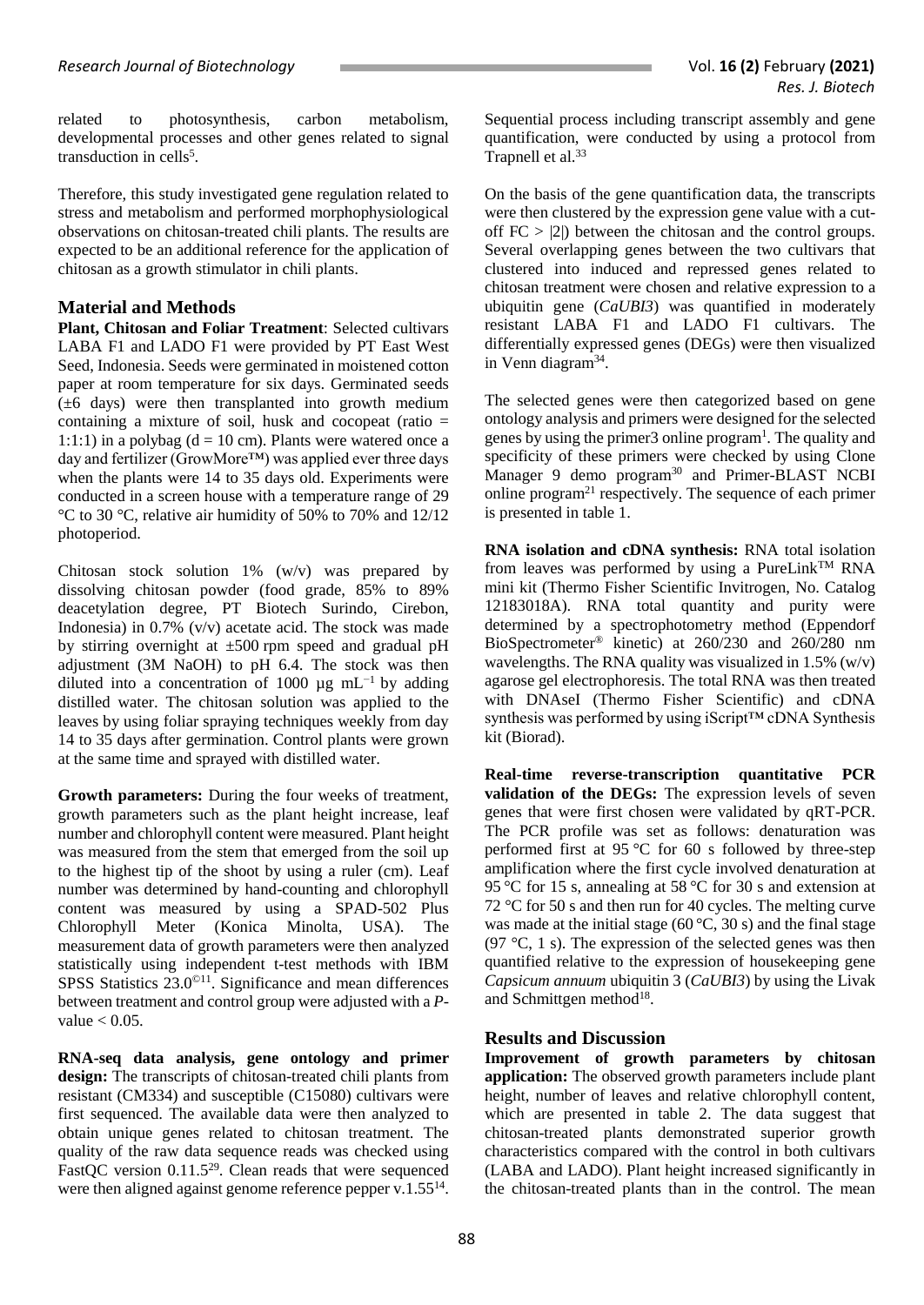height increase of the chili plants in the LADO and LABA cultivars was 10.71 and 5.88 cm respectively. The leaf number showed a higher average growth in the chitosantreated plants than in the control in both cultivars.

However, statistically, the average number of leaves in the LABA cultivars did not differ significantly from the controls. By contrast, the average number of leaves in the LADO cultivars showed significant differences compared with the control treatment.

The physiological characteristics observed in this study were the relative chlorophyll content as measured by SPAD-502 Plus (Konica Minolta, USA); this measurement was conducted without damaging the leaf tissue for chlorophyll extraction. The average chlorophyll content in the chitosantreated chili plants had a higher value in both cultivars compared with the controls. Statistically, the average value of the chitosan-treated plants was significantly different from that of the control. The average values of relative chlorophyll content by SPAD reading in the LABA and LADO cultivars were 38.78 and 38.51 unit leaf area respectively. On the basis of the observations of growth characteristics, the application of 1% (w/v) chitosan per

week improved the plant height increase, number of leaves and chlorophyll content of chili plants.

Increased morphophysiological characteristics of chili plants F1 LABA and LADO F1 cultivars are also suggested by several references including our previous study on the CM334 and C15080 cultivars<sup>7</sup>. Chitosan is demonstrated to stimulate vegetable, seasonal and even annual plants such as coffee. According to El-Tanahy et al<sup>6</sup>, the positive effect of chitosan on plant growth is due to the availability of amino acids in the polymer.

Degraded amino acids will provide an essential source of nitrogen for plant growth. This finding is in accordance with the study of Kumar<sup>15</sup> and Prashant and Taranthan<sup>25</sup> who found that chitosan polymers contain about 6.89% nitrogen. Orzali et  $al<sup>23</sup>$  revealed that chitosan can change the balance of the rhizosphere in the form of unfavorable effects for pathogenic microorganisms and supports beneficial microorganism activity. The given hypothesis is that with the addition of chitosan, chitinolytic microorganisms will augment their activities and could subsequently attack pathogenic fungal hyphae.

| Table 1                                                                                    |
|--------------------------------------------------------------------------------------------|
| Sequence of primers used in the analysis of relative gene expression by using qPCR method. |

| <b>S.N.</b>    | <b>Gene Name</b> | <b>Annealing</b> | <b>Primer Sequences</b>        | Fragment    |  |  |  |  |
|----------------|------------------|------------------|--------------------------------|-------------|--|--|--|--|
|                |                  | temperature      | $(5' \rightarrow 3')$          | length (pb) |  |  |  |  |
|                | CaERD-6-F        | 58 °C            | <b>CCCAGAATCTCCAAGATGGC</b>    | 649         |  |  |  |  |
|                | CaERD-6R         |                  | AGTGTAAGAAACAGCCCACG           |             |  |  |  |  |
| $\mathfrak{D}$ | $CaSPI - F$      | 58 °C            | ACGAGTGGAGGTACGATAGG           | 204         |  |  |  |  |
|                | $CaSPI - R$      |                  | CTGTTGAGGAGGATCTTGGC           |             |  |  |  |  |
| 3              | CaPOR - F        | 58 °C            | CGCCTGGTGTGACTACTAAC           | 312         |  |  |  |  |
|                | $CaPOR - R$      |                  | CAGCAGCATTAGCAACCAAC           |             |  |  |  |  |
| 4              | CaMGL - F        | $57^{\circ}$ C   | GATGGATCTTCATCAAGGGTCTC        | 363         |  |  |  |  |
|                | CaMGL-R          |                  | GACATGAGGGTCTCGTAATAGC         |             |  |  |  |  |
| 5              | CaCHSP - F       | 59 °C            | TGGGAGATAAGGTGCTTGC            | 209         |  |  |  |  |
|                | CaCHSP-R         |                  | ATCAGCACCAGGAGTAGGC            |             |  |  |  |  |
| 6              | CaCHSP2 - F      | 59 °C            | <b>TCGTATCAGTTTCGTATCGCAG</b>  | 470         |  |  |  |  |
|                | CaCHSP2 - R      |                  | GTAACGGAAACAAGCAGTGAATG        |             |  |  |  |  |
| 7              | CaHSP1 - F       | 56 °C            | CACTGCTGTTGAGCAACG             | 481         |  |  |  |  |
|                | CaHSP1 - R       |                  | ATGCACGTCAATGACCTTC            |             |  |  |  |  |
| Reference gene |                  |                  |                                |             |  |  |  |  |
|                | CaUBI3 - F       |                  | <b>TCCATCTGCTCTCTGTTGACG</b>   | 201         |  |  |  |  |
|                | CaUBI3 - R       |                  | <b>CCCCAAGCACAATAAGACATTGT</b> |             |  |  |  |  |

**Table 2**

#### **Measured growth parameters in control and chitosan-treated plants of LABA F1 and LADO F1 cultivars.**

| Cultivar | <b>Treatment</b> | Plant height (cm)  |      | Leaf number       |           |  | Chlorophyll content (unit) |           |  |
|----------|------------------|--------------------|------|-------------------|-----------|--|----------------------------|-----------|--|
|          |                  | Average            | SD   | Average           | <b>SD</b> |  | Average                    | <b>SD</b> |  |
| LABA F1  | Control          | 4.37 <sup>a</sup>  | 0.79 | 4.00 <sup>a</sup> | 0.76      |  | 35.36 <sup>a</sup>         | 3.04      |  |
|          | Chitosan         | 5.88 <sup>b</sup>  | 0.90 | 4.60 <sup>a</sup> | 0.99      |  | 38.78 <sup>b</sup>         | 1.56      |  |
|          | $P_{sig}$        | 0.000              |      | 0.08              |           |  | 0.005                      |           |  |
| LADO F1  | Control          | 7.19 <sup>a</sup>  | l.28 | 5.87 <sup>a</sup> | 0.64      |  | $36.43^a$                  | 1.19      |  |
|          | Chitosan         | 10.71 <sup>b</sup> | 1.22 | 6.87 <sup>b</sup> | 0.74      |  | 38.51 <sup>b</sup>         | 2.87      |  |
|          | $P_{sig}$        | 0.000              |      | 0.001             |           |  | 0.04                       |           |  |

a,b = significantly different at  $P < 0.05$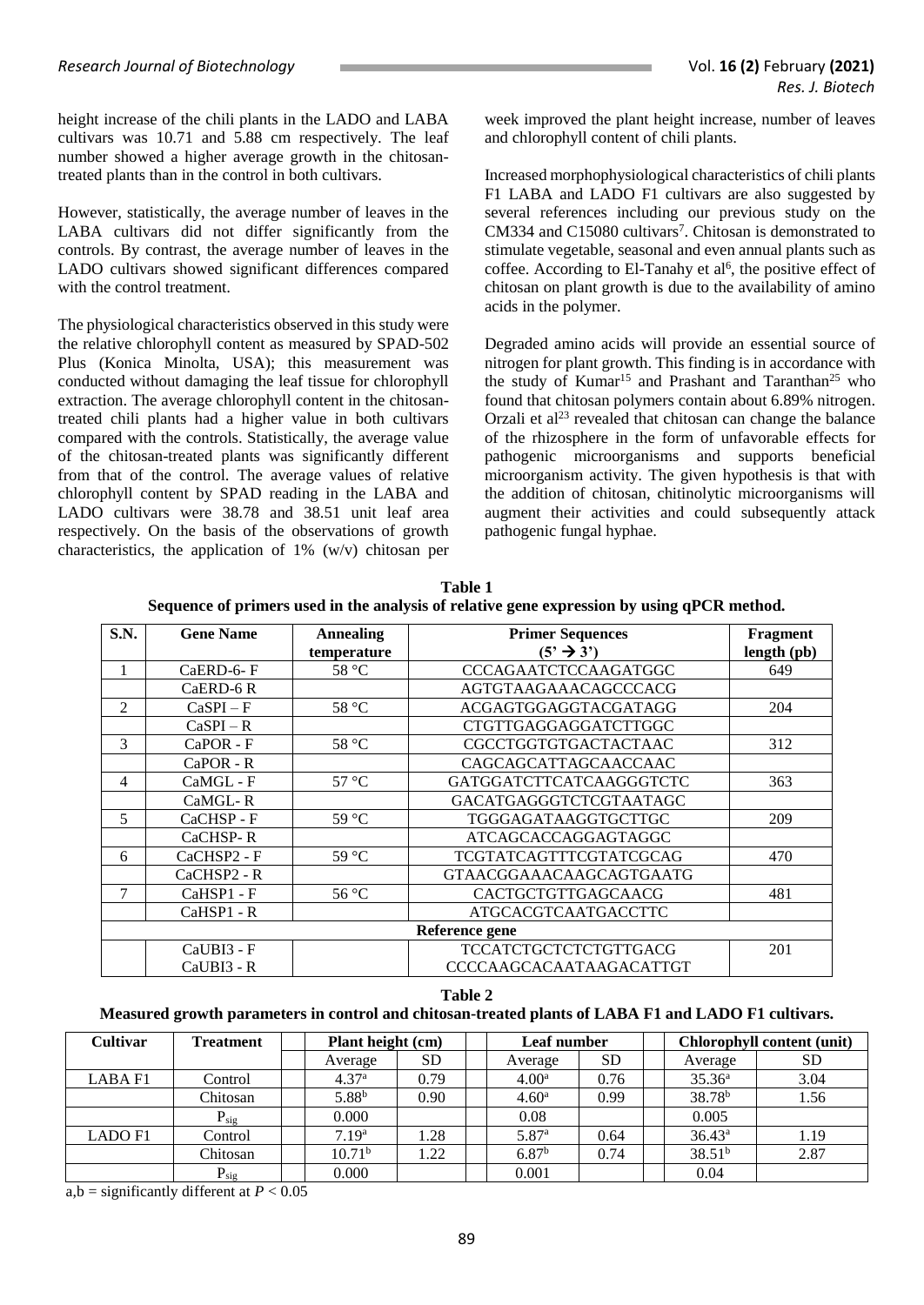In addition to affecting the soil microorganism community, chitosan, as a chelating agent, increases the availability of macro- and micronutrients for plants. A pH  $\pm$ 6.4 chitosan solution induces the formation of polycation, which can bind to anions through electrostatic interactions<sup>8,9,25</sup>. Jang et al<sup>12</sup> suggested that the cationic properties of chitosan can bind to NO<sub>3</sub><sup>-</sup> and facilitates the absorption of minerals such as  $Ca^{2+}$ ,  $Mg^{2+}$  and K<sup>+</sup>. Increased availability of minerals in the soil allows higher absorption by plants. This finding is consistent with the observation that the leaves of plants treated with chitosan had higher N, P, K, Ca and Mg contents than the  $controls^{35}$ .

Physiological observation indicates that the amount of chlorophyll in plants is higher in the chitosan-treated plants than in the control. Chlorophyll is a photosynthetic apparatus requiring nitrogen and magnesium as its constituent essential molecules<sup>35</sup>. Increased absorption of nitrogen and magnesium may increase the amount of leaf chlorophyll. Physiological changes are also caused by cellular changes. The application of chitosan as fertilizer on orchid plants showed a change in the anatomy of chloroplasts, achieving a diameter greater than that of the control<sup>17</sup>.

**Modulation of selected genes in relation to chitosan treatments in both cultivars:** RNA-seq data were generated from chili plant cultivars CM334 and C15080 from plants treated with chitosan and with distilled water as a control from previous research (data not shown). The average of mapped reads against genome references was 79% for var. CM334 and 75% for var. C15080 which were then used for subsequent analysis. A comparison indicated 258 unique transcripts of induced genes in CM334 chitosantreated plants and 1017 in C15080,  $FC > 2$ . A total of 203 unique transcripts in CM334 and 1142 in C15080 chitosan were suppressed under chitosan treatment,  $FC > 2$  (Figure 1). Identical regulated transcripts in both cultivars were chosen for the subsequent analysis to visualize the modulation of gene expression. A set of seven genes was

selected and was categorized based on their regulation: induced genes are *CaERD-6, CaSPI, CaPOR and CaMGL*; and repressed genes are *CaCHSP, CaCHSP2* and *CaHSP1*.

Gene ontology analysis showed that they are involved in biosynthesis or metabolism processes and defense responses (Table 3) with four of them being functional in chloroplast. We then analyzed the relative expression level of these genes in chitosan-treated plants of LABA F1 and LADO F1 cultivars to compare the means of regulation. Interestingly, the expression levels of these seven genes were higher than that of a ubiquitin gene (*CaUBI3*) (Figure 2). This result suggests that chili varieties have a distinctive response to chitosan application, thereby possibly stimulating physiological and/or morphological changes through different molecular pathways. Chitosan is expected to trigger a cascade of responses following its foliar application. This biopolymer is a well-known elicitor that is able to induce a defense response in plants<sup>3</sup> and is involved in initiating the narrowing of stomatal aperture<sup>9</sup>. Bittelli et al<sup>4</sup> confirmed that the width of the stomatal aperture was  $0.92 \mu m \pm 0.85 \mu m$  in the chitosan-treated plant and 1.82  $\mu$ m  $\pm$  0.30  $\mu$ m in the control. These results may be due to the ability of chitosan to mimic pathogen attack in which the first plant response is to narrow the stomatal aperture.



**Figure 1: Venn diagram showing the number of induced (A) and repressed (B) transcripts in CM334 and C15080 cultivars. Overlapping areas represent the number of mutual regulated transcripts between the two cultivars**

| Table 3                                                                                             |
|-----------------------------------------------------------------------------------------------------|
| Results of gene ontology analysis of the regulated genes in CM334 and C15080 cultivars with FC>[2]. |

| Sequence_ID    | Gene          | <b>Description</b>                                          | <b>GO</b> Analysis     | Location    |
|----------------|---------------|-------------------------------------------------------------|------------------------|-------------|
|                | <b>Name</b>   |                                                             |                        |             |
| XM 016686000.1 | CaERD-6       | PREDICTED: Capsicum annuum sugar transporer ERD6-like 16    | Sugar transporter      | Plasma      |
|                |               | (LOC107842239), mRNA                                        |                        | Membrane    |
| XM 016708432.1 | CaSPI         | PREDICTED: Capsicum annuum serine protease inhibitor 1-like | Protein metabolism     | Not.        |
|                |               | (LOC107862775), mRNA                                        |                        | Available   |
| XM 016689752.1 | CaPOR         | PREDICTED: Capsicum annuum protochlorophyllide reductase-   | Chlorophyll            | Chloroplast |
|                |               | like (LOC107845435), mRNA                                   | biosynthesis           |             |
| XM 016709687.1 | CaMGL         | PREDICTED: Capsicum annuum methionine gamma-lyase-like      | <b>Isoleusin</b>       | <b>Not</b>  |
|                |               | (LOC107863655), mRNA                                        | biosynthesis           | Available   |
| XM 016693464.1 | <b>CaCHSP</b> | PREDICTED: Capsicum annuum stromal 70 kDa heat shock-       | Protein maturation     | Chloroplast |
|                |               | related protein, chloroplastic-like (LOC107848686), mRNA    |                        |             |
| XM 016714448.1 | CaCHSP2       | PREDICTED: Capsicum annuum stromal 70 kDa heat shock-       | Protein maturation     | Chloroplast |
|                |               | related protein, chloroplastic-like (LOC107867944), mRNA    |                        |             |
| XM 016708795.1 | CaHSP1        | PREDICTED: Capsicum annuum small heat shock protein,        | <b>Stress Response</b> | Chloroplast |
|                |               | chloroplastic (LOC107863044), mRNA                          |                        |             |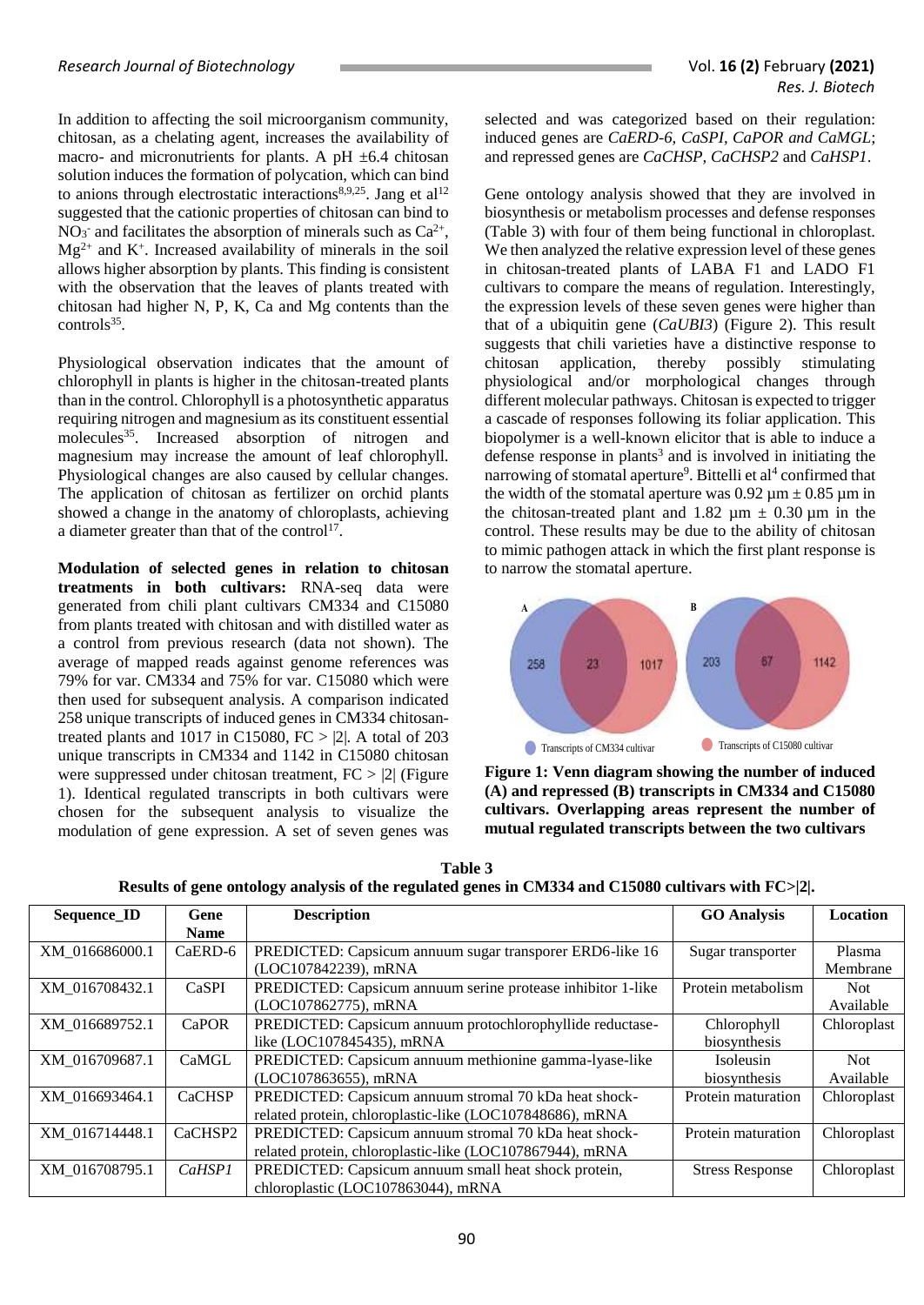

**Figure 2: Expression of seven mutually regulated genes in CM334 and C15080 with FC>|2| relative to expression ubiquitin3 gene in LABA F1 and LADO F1 cultivars. The genes are involved in stress response and sugar and protein metabolisms**

Contact between chitosan and the guard cell of the stomata is suggested to induce the synthesis of reactive oxygen species (ROS) such as  $H_2O_2$ . The ROS ( $H_2O_2$ ) is then transduced into cells as a signal of pathogen attack<sup>4</sup>. Subsequently, ROS accumulation in the leaf tissues will induce the expression of transcription factors and then will trigger transcript reprogramming. We postulate that in this study, chitosan acts in a similar way as explained. In this study, chitosan is suggested to modulate the expression of two genes encoding chloroplastic heat shock-related protein (*CaCHSP* and *CaCHSP2*) and one gene encoding heat shock protein (*CaHSP1*). The changes in the expression of heat shock and its related protein indicate a stress condition that requires assistance to fold functional proteins. The modulated expression of *CaSPI* gene also emphasizes the presence of a stress condition. This gene code for serine protease inhibitor 1-like is involved in defense response and is also induced by chitosan $36$ . A modulation related to primary metabolism was indicated by the changes in the expression of a gene that encodes sugar transporter ERD6 like 16 protein (*CaERD6*) and a gene in isoleucine biosynthesis (*CaMGL,* methionine gamma-lyase-like protein). In beet plant, the ERD-6 sugar transporter protein brings out sugars from vacuole as an energy source in stress conditions<sup>13</sup>. We also found a regulation of a gene that encodes light-dependent NADPH: protochlorophyllide oxyreductase (LPOR) protein (*CaPOR*) which plays an important role in chlorophyll biosynthesis<sup>28</sup>. Altogether, chitosan-induced genes in all tested cultivars are related to the condition of stress and metabolism changes.

## **Conclusion**

This study demonstrates an improvement in measured growth parameters following chitosan application to chili plant cultivars LABA F1 and LADO F1. Transcript analysis in CM334 and C15080 cultivars showed regulation of a seven set of genes involved in biosynthesis or metabolism processes and defense responses. The data suggest that the

molecular response to chitosan application in chili varieties is distinctive, further stimulating physiological and/or morphological changes through different molecular pathways, as revealed by the qPCR genes of identical genes in the LABA F1 and LADO F1 cultivars. However, the mode of chitosan-regulated gene expression in all cultivars indicates a correlation to the condition of stress and changes in metabolism.

## **Acknowledgement**

This research was funded by the Southeast Asian Regional Center for Graduate Study and Research in Agriculture and Science and Education for Agriculture and Development research grant to FMD. The author (Kuswati) would like to thank the LPDP–Indonesia Endowment Fund for Education for the full funding during the postgraduate program in Institut Teknologi Bandung.

## **References**

1. Andreas Untergasser, Harm Nijveen, Rao Xiangyu, Ton Bisseling, René Geurts and Leunissen Jack A.M., (Primer3Plus, an enhanced web interface to Primer3), USA, GNU General Public, [https://primer3plus.com](https://primer3plus.com/) **(2007)**

2. Aranaz I., Harris R. and Heras A., Chitosan amphiphilic derivatives, chemistry and applications*, Cur Org Chem*, **14**, 308- 330 **(2010)**

3. Aryantha I.P., Development of sustainable agricultural system, One day discussion on the minimization of fertilizer usage, Menristek-BPPT, 6th May 2002, Jakarta **(2002)**

4. Bitelli M., Flury M. and Campbell G.S., Reduction of transpiration through foliar application of chitosan, *Agri For Meteorol*, **107**, 167-175 **(2001)**

5. Chamnanmanoontham N., Pongprayoon W., Pichayangkura R., Roytrakul S. and Chadchawan S., Chitosan enhances rice seedling growth via gene expression network between nucleus and chloroplast, *Plant Growth Regul,* **75**, 101-114 **(2015)**